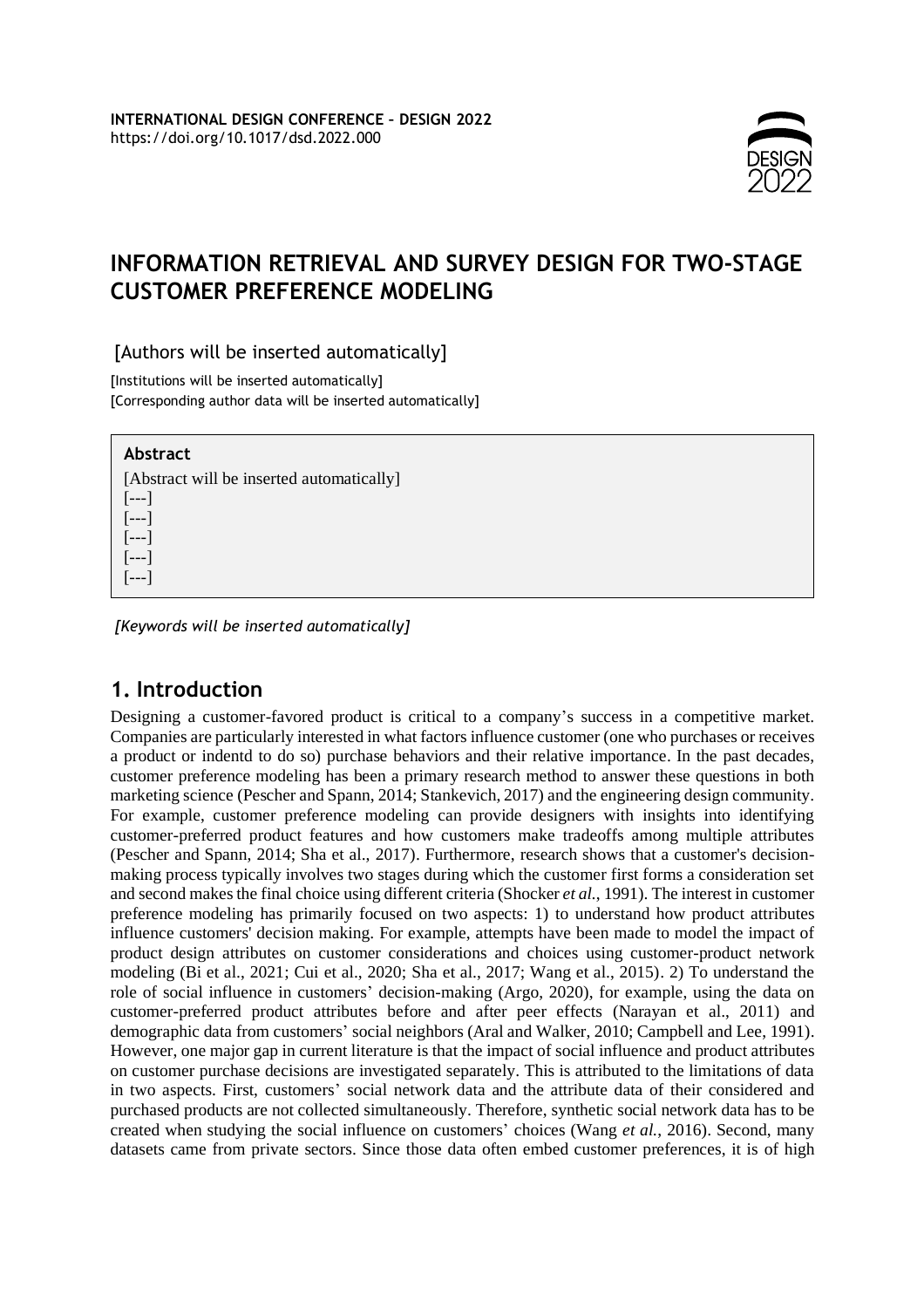commercial value to enterprises, thereby cannot be shared publicly. Consequently, such limitations have affected the reproducibility and repeatability of many existing models (Anon, 2013).

To overcome these limitations, researchers must settle for the second-best to explore obtainable data sources, such as online product reviews, social media, and public customer survey data. Regarding the online review data, the reviews are typically generated by customers who have purchased the products (Lee and Bradlow, 2011), accessible via online stores' websites. Social media data are referred to the online content that customers or experts post on social network platforms such as Twitter or YouTube (Tuarob and Tucker, 2015). However, both types of data have minimal customer demographics, so customer reviews can not be associated with, yet, essential to customer preference modeling. Public customer survey data often includes a few products selected from a large pool of available products and can only support modeling studies with constrained information (Bao et al., 2020; Barnard et al., 2016). This study aims to develop a systematic approach that combines information retrieval and survey design in support of data collection for customer preference modeling that can address the limitations above. Specifically, we have made the following **contributions**: 1) we created a tool that can extract critical product features from customer reviews, integrating web scraping, text mining, and rule-based semisupervised learning. 2) We developed a web-based survey platform that supports interactive information retrieving and virtual online shopping. 3) In the survey design, data quality assurance mechanisms, such as customer memory tests and attention check questions, were created and added. 4) The survey supports collecting customers' social network data and their preferences in a unified framework. 5) We designed the survey to support the data collection of both customers' considerations and choices. Thus, the data collected can be used in multi-stage choice modeling to study customers' consideration-then-choice behaviors. Our approach is demonstrated in the customer preference modeling of vacuum cleaners. To benefit a broader community, both the product and customer survey datasets will be made publicly available for researchers interested in customer preference modeling.

# **2. The Framework of the Proposed Approach**

[Figure 1](#page-2-0) depicts an overview of the proposed information retrieval and survey design approach for twostage customer preference modeling. It consists of four major modules and two outputs. Next, we provide the description of each module, and the details for the vacuum cleaner preference survey case study are presented in Section 3.

## **2.1. Module 1: Product Database Establishment**

The main goal in Module 1 is to create a product database with basic product information, such as product model names and product attributes. This database acts as an input that is linked directly to the subsequent survey design modules. We first design a well-formatted SQL database. Then, a web scraping tool is used to collect product information, e.g., product image and attributes, etc., and customer review data from major electronic retailers and department stores, e.g., Amazon, BestBuy, and Walmart. Next, utilizing text mining technology (e.g., a two-fold rules-based model (TF-RBM (Rana and Cheah, 2017)), we extract all the product attributes from scrapped customer reviews and allocate quantitative importance scores to each identified attribute based on its frequency of occurrence within the scraped reviews (Rai, 2012). The final list of critical attributes is determined by the rank of their importance scores and expert input. Finally, all of the collected data is organized and saved in the SQL database.

## **2.2. Module 2: Purchase Memory Test**

When taking a survey, the amount of detailed product information (e.g., the model name) a participant could memorize depends on how long the product was purchased. This leads to the idea of creating Module 2 to account for the memory bias across different participants. Therefore, to ensure the data quality, a purchase memory survey test, e.g., whether the customers who purchased a vacuum cleaner in the past one month, three months, or six months can remember their choices, is designed prior to the formal survey study. Once the memory test result is obtained, we use the test result to determine the type of survey, revealed or stated*.* In *the revealed study*, only the participants who actually purchased the product will be eligible to take the survey, and the data will be used for model revealed preference.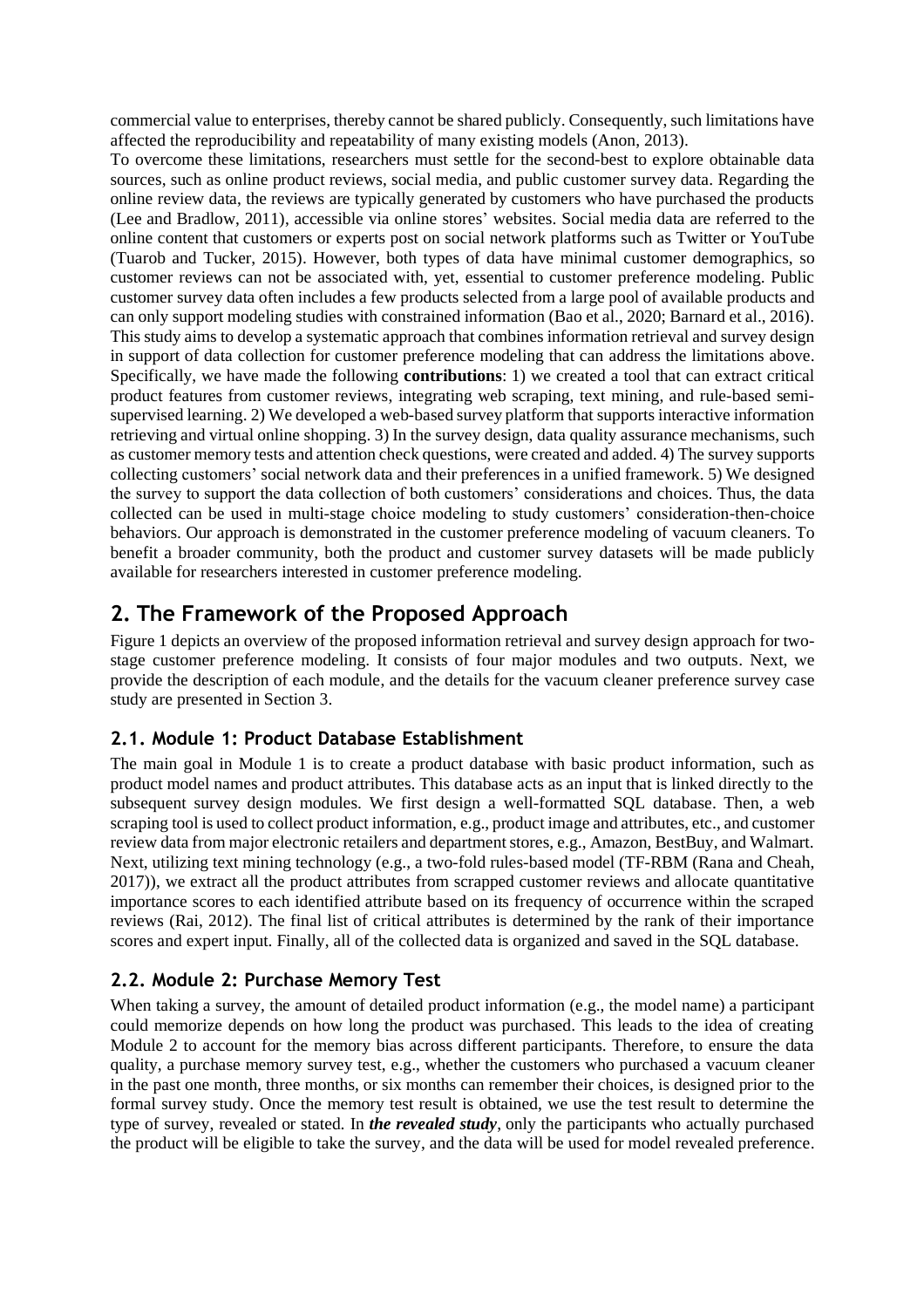Whereas in *the stated study*, the participants are required to complete the survey based on a virtual online shopping experience.



**The general framework of the proposed approach**

### <span id="page-2-1"></span><span id="page-2-0"></span>**2.3. Module 3: Purchase Behaviour Test and Customer Information Collection**

Module 3 focuses on the questionnaire design of the customer preference survey. We divide our questionnaire into three major parts to ensure that the collected data can support both the social influence and the consideration-then-choice behavior analyses. **Part One** is to collect participants' historical consideration and choice data, including the type of product they considered, the exact model they eventually purchased, and the top-rated attributes (features) that influenced their choice-making. In **Part Two**, we design questions to collect participants' social network data. This includes both of their general social networks (GSN) as well as the product-specific social networks (PSN) (Campbell and Lee, 1991). The GSN is a natural social relation network that captures the people with whom respondents communicate about important issues in their daily lives, such as their spouse, parents and close friends. The PSN refers to the people with whom respondents have discussed product purchases, such as their coworkers who have endorsed their purchase, and they may or may not be from respondents' GSN. A persons' PSN has the potential influence on their choice behaviors. **Part Three** focuses on gathering participants' personal information and user preferences. This includes their demographics, the general preferences for household appliances, and product usage context. We use a variety of strategies to guarantee data quality (Bernard, 2013). These strategies are: 1) developing a product searching system to reduce participants' manual workload, thus improving the information retrieval accuracy; 2) setting attention check questions; 3) conducting both internal and external pilot studies; 4) implementing phasein data collection and adjustment; and 5) incorporating experts' inputs and feedback from multiple disciplines including engineering design, social science, and psychological science.

## **2.4. Module 4: Survey Data Collection**

Module 4 is associated with two tasks: 1) designing a well-formatted and structured database that is advantageous for later data utilization, and 2) launching the survey on a crowdsourcing platform. The reputation of the crowdsourcing platform is essential because it directly influences the quality of the participants we can recruit. A platform with quality assurance mechanisms such as an AI-drive fraud detection system is always beneficial for us to collect high-quality data. Some popular platforms include MTurk, Prolific, and Cint. Once the data is collected, it is automatically saved in the SQL database.

# **3. Case Study: Household Vacuum Cleaner**

In this study, we choose household vacuum cleaner as our case for several reasons: **1)** it is a common household appliance with heterogeneous categories (e.g., upright, canister, robotic, etc.) and multiple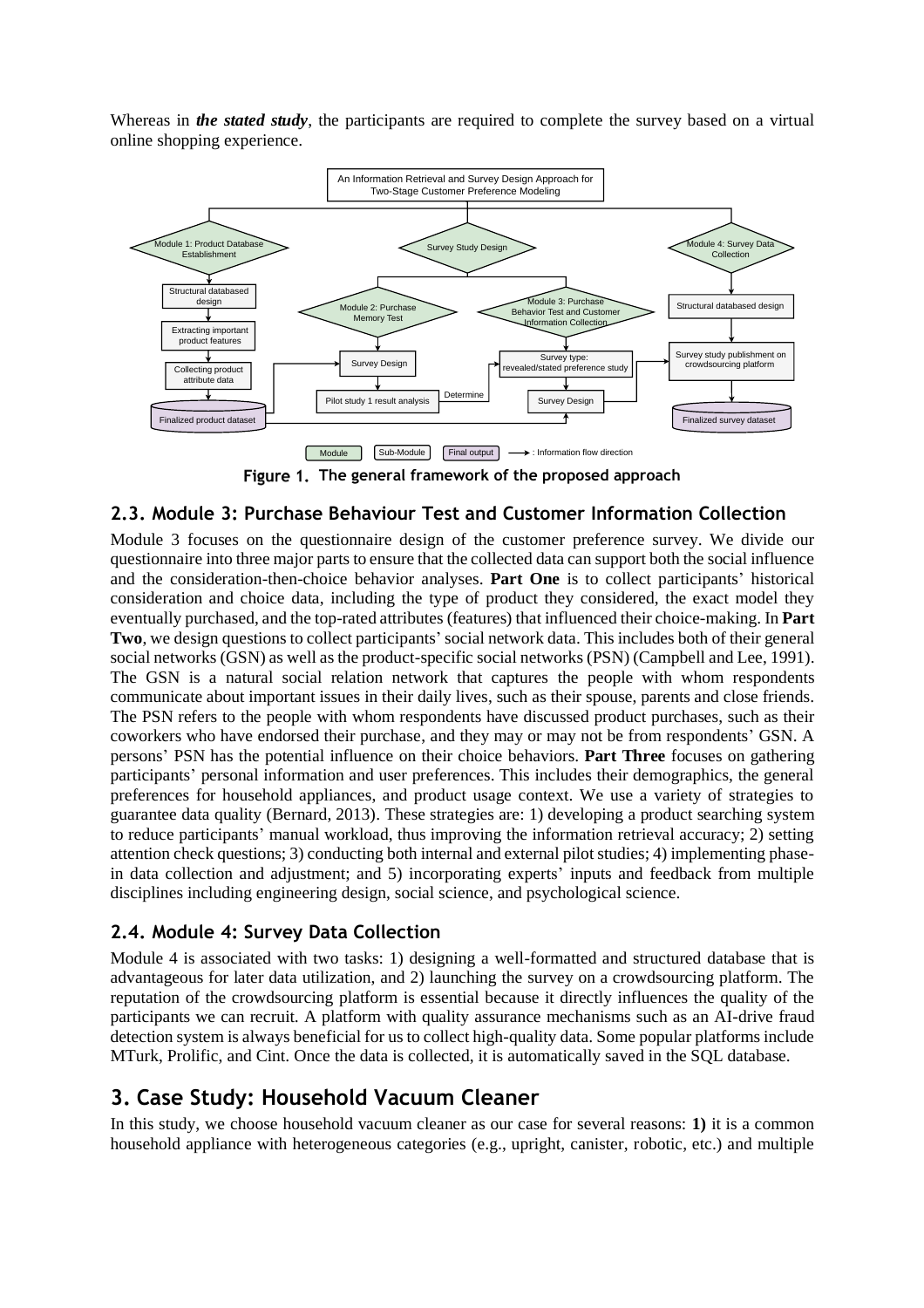competitors (e.g., Dyson, Shark, etc.) in the market; **2)** it has a large market size with customers who have heterogeneous preferences on vacuum cleaners based on their demographics and usage context, and **3)** its design attributes (features) play an important role in influencing customers' choices (Harmer *et al.*, 2019), so the study on customer preference modeling shed light on design for market systems.

### <span id="page-3-1"></span>**3.1. Vacuum Cleaner Data Collection and Attribute Extraction**

We scraped vacuum cleaner information and built the product database using the web crawling technique (Beautiful soup and selenium in Python). The household vacuum cleaners had been scrapped from the mainstream online shopping platforms in the US market (Amazon, Wayfair, Best Buy, Home Depot, and Walmart). Meanwhile, by scrapping the structured website, we collected the product information (product title, customer rating, SKU (stock-keeping unit)), features (list price, product dimension, weight, manufacture, brand, color, capacity, etc.), product description, and customer reviews. This study focused on five primary categories of vacuum cleaners - upright, canister, stick, handheld, and robotic vacuum cleaners. Data cleaning was performed to merge data from different sources, remove duplicated models and noises, and perform text mining to identify missing feature values. In the end, 1170 products with 26 features were collected in our final dataset.

In addition, we extracted product features from online customer reviews to determine the most important (most frequently mentioned) features to be included in the survey questions. We scrapped 60,000 reviews from Amazon (200 reviews for each product) and used a rule-based semi-supervised learning model for extracting features and sentiment/opinion associated with those features. For example, some feature-opinion pairs extracted from the reviews include "strong suction," "heavy weight", "annoying cord," and "loud noise." After obtaining candidate features from the opinion mining, unrelated features were pruned, and the rest features were ranked based on their frequencies in customer reviews. In the end, we identified 22 important product features based on the opinion mining results, including attributes such as price, product type, floor surface recommendation, suitable for pet hair, suction power, noise, power source, bag or bagless, cord or cordless, battery charge time, HEPA filter, warranty, brand, color, weight, dimensions, power, capacity, *navigation system, voice control, remote controls (robotic vacuum cleaner specific attributes)* and overall customer ratings.

## **3.2. Customer Purchase Memory Test**

A pilot study was conducted to assess customers' abilities to remember their vacuum cleaner purchase decision-making over the past one month, three months, six months, twelve months, and 24 months to determine the appropriate threshold in soliciting participants. We firstly built a survey web for the test. The survey design logic and web interface examples are shown in [Figure 2.](#page-4-0) To reduce participants' workload, a simulated online shopping system with features such as a user-interactive search bar and product preview was developed. As shown in [Figure 2,](#page-4-0) we collected 30 samples for each period separately. Then, using those 30 samples, we calculated the proportion of participants who can recall the specific models they considered and purchased. Normally, if the ratio is greater than 50%, we consider customers' memory within that time period to be reliable.

<span id="page-3-0"></span>

|                                     | In the past   In the past   In the past   In the past   In the past |                                                |  |
|-------------------------------------|---------------------------------------------------------------------|------------------------------------------------|--|
|                                     | one month I three months                                            | six months $\vert$ 12 months $\vert$ 24 months |  |
| $\#$ people who have purchased   32 | $34*$                                                               |                                                |  |
| a vacuum cleaner                    |                                                                     |                                                |  |

**Table 1. The sample size of the purchase memory test**

\*: This number has excluded the number of people who have purchased a vacuum cleaner in the past one month. A similar explanation applies to the other three periods (in the past six months/12 months/24months).

The survey was conducted on the Cint platform from December 18 to December 21, 2020. [Table 1](#page-3-0) summarizes the actual collected sample size for the test. Because there were far fewer samples, the 24 month scenario was neglected in the proportion calculation. According to [Figure 3,](#page-4-1) approximately 62% of customers who purchased a vacuum cleaner in the past three months can remember their purchases and considerations, satisfying the 50% threshold. However, if we only focus on the customers who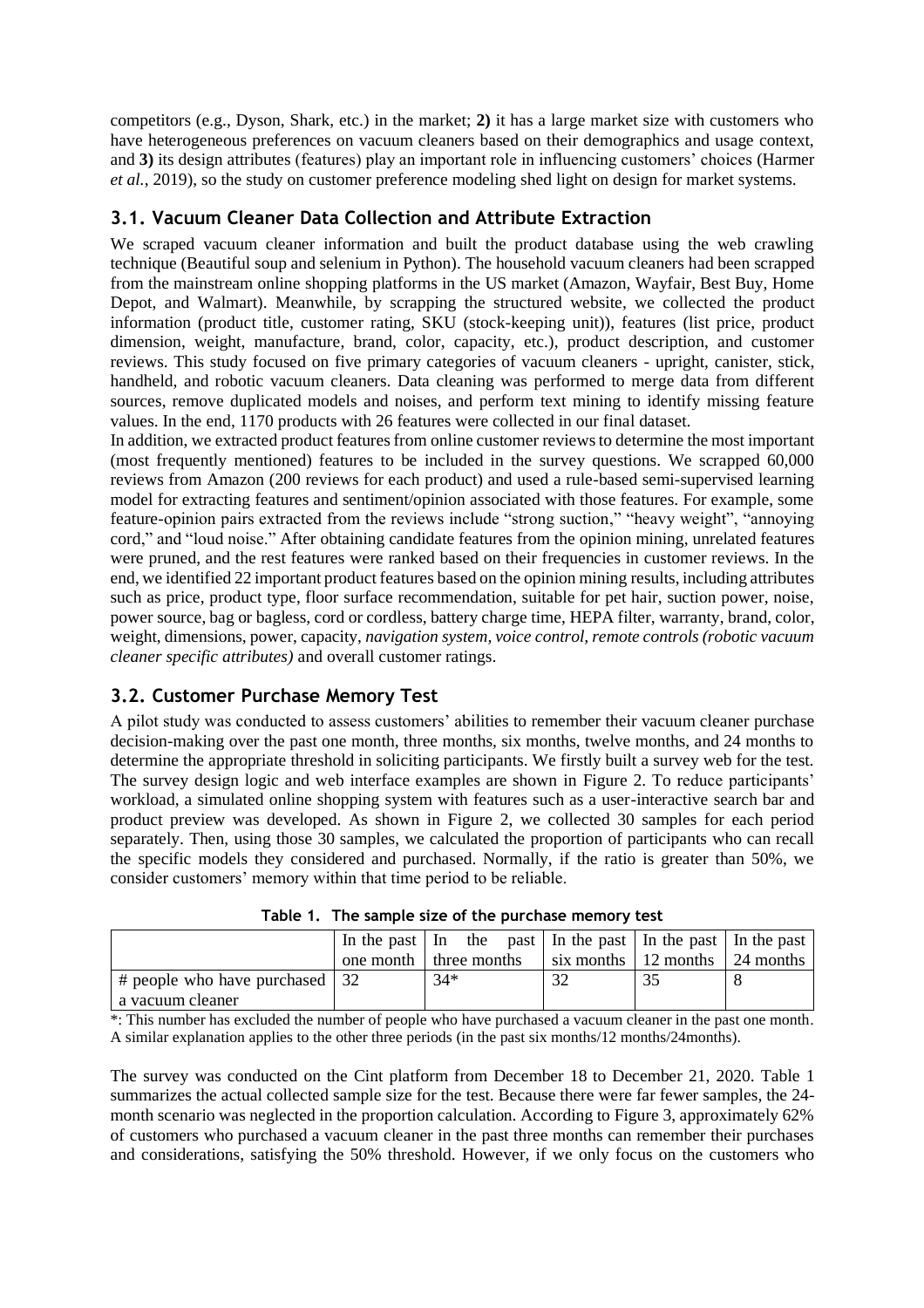purchased vacuum cleaners within the past three months, we may not be able to collect enough samples for our following-up formal survey. Thus, we made a tradeoff by extending the period to the past six months because it has a high ratio of recall for purchase (75%); meanwhile, the ratio of recall for both purchase and consideration (43.75%) is still acceptable. So, in the formal study, only the customers who purchased the vacuum cleaner in the past six months were eligible to participate in the survey.



<span id="page-4-0"></span>



<span id="page-4-1"></span>**The ratio of participants who can recall the purchased or considered vacuum cleaners**

#### **3.3. Vacuum Cleaner Customer Survey Questionnaire Design**

The customer purchase behavior test, as introduced in Section [2.3,](#page-2-1) consisted of three major parts. **Part One** employed the same simulated online shopping system to alleviate respondents' workload. Furthermore, participants can rank the product features that influence their decision-making by dragging them from a list to the corresponding text boxes. The list contained all of the attributes identified by the feature selection algorithm introduced in Section [3.1.](#page-3-1) In **Part Two**, participants were asked to provide at least one and up to five individuals' information in their general social networks (GSN) as well as all the ones with whom they had discussed the vacuum cleaner purchase . These individuals' demographic information and their contact frequencies with the respondents were also recorded. **Part Three** collected respondents' personal information and attributes, such as their own stated product preference.

To ensure the data quality, aside from the strategies mentioned in Section [2.3,](#page-2-1) other strategies employed include 1) setting filtering questions, e.g., did you purchase a vacuum cleaner in the past six months, so that only satisfied respondents can participate in this survey; 2) organizing questions by placing important questions first and less important questions last; 3) making questions mandatory to avoid missing data, i.e., participants could proceed the next stage of survey only after answering all the required questions. Lastly, similar to the purchase memory test, an associated survey website of the purchase behavior test was designed.

#### **3.4. Survey Data Collection**

We employed the Cint platform to launch our survey due to its established reputation. Additionally, we developed an SQL database on pgAdmin with a fine-tuned columns sequence to ensure that all the respondents' answers could be structurally saved. Note that this database had been configured to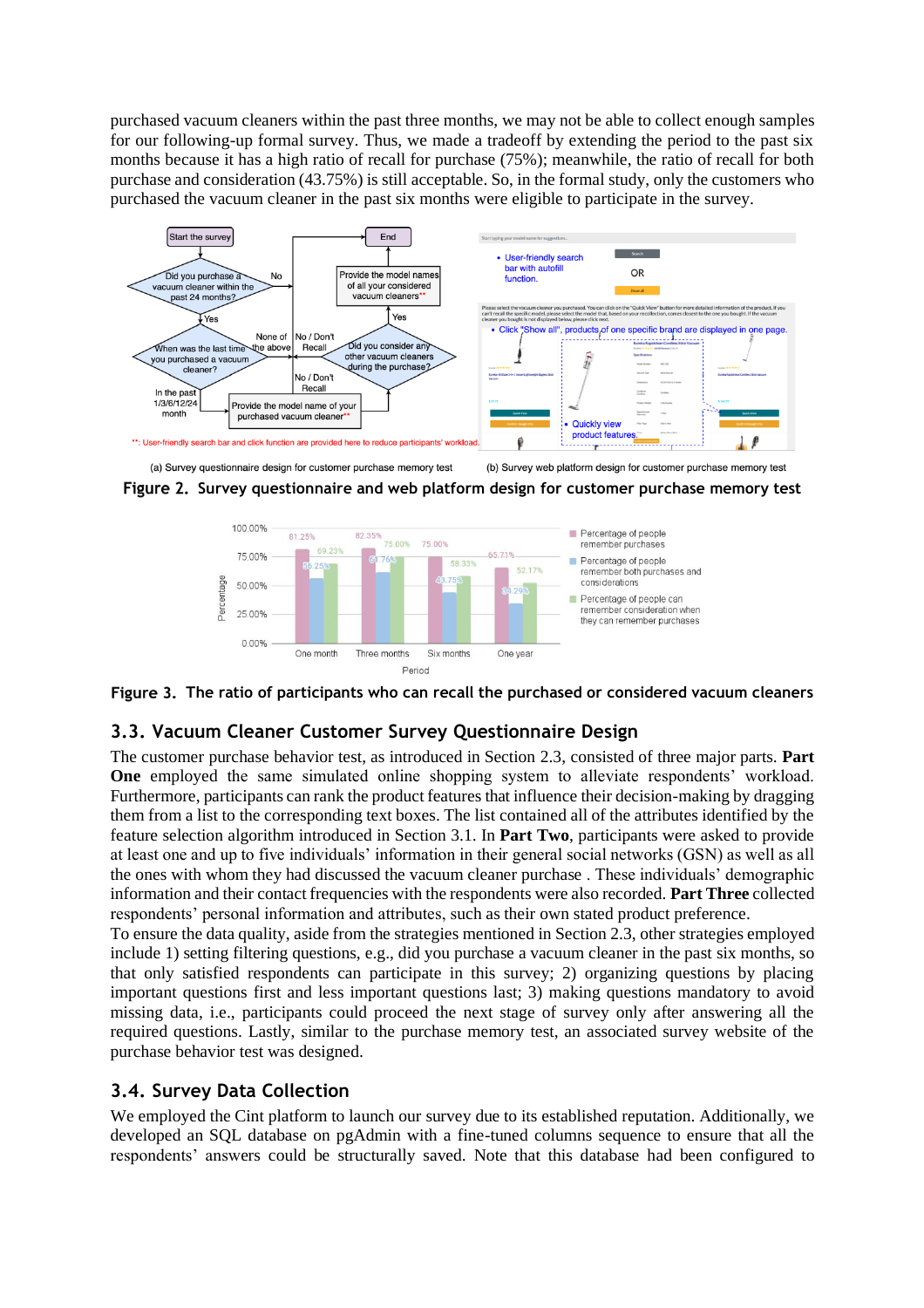communicate effectively with the survey website. To acquire more results, the survey was distributed to different groups, such as those who had recently purchased a vacuum cleaner or those who are interested in home decoration and home appliances. The survey was conducted over a two-month period, from April 25 to June 25, 2021, and a total of 1011 responses were received, with a completion rate of 15.35%. Meanwhile, to mirror the real market, a quota sampling technique (Sudman, 1966) was used to match the age distribution of the US census.

# **4. Data Utility and Quality**

In this section, after cleaning and processing the raw data, we assessed the utility and quality of our data by performing a descriptive analysis on customers' two-stage decision-making processes and social network influence. We also constructed the unidimensional co-consideration and choice networks using our survey data for visualization, which shows the potential of our survey data in supporting customer preference modeling and engineering design.

### **4.1. Descriptive Analysis of Customer-Product Data in Two-Stage Decision-Making**

**Survey Respondent Demographics and Usage Context** From the demographic data, the average profile of respondents is male (56.87%), Caucasian (74.88%), 35-54 (29.48%), married (63.11%), retired (11.51%), with a bachelor's degree (36.80%), and with an annual household income of \$40k - \$70k (24.53%). The majority of respondents live in their own homes (76.55%), live in a single house (80.12%), have 6-10 rooms (55.59%), have stairs (65.18%). have multiple types of floors (70.43%), clean their home every week (62.31%), and have at least one pet (80.51%). [Table 2](#page-5-0) is a list of major usage contexts of survey respondents.

<span id="page-5-0"></span>

| <b>Cleaning</b><br>frequency | Frequency | <b>Percentage</b><br>$\frac{1}{2}$ ( $\frac{1}{2}$ ) | <b>Number</b><br>of<br>pets at home | <b>Frequency</b> | <b>Percentage</b><br>(%) |
|------------------------------|-----------|------------------------------------------------------|-------------------------------------|------------------|--------------------------|
| Every day                    | 343       | 33.93                                                |                                     | 197              | 19.49                    |
| Every week                   | 630       | 62.31                                                | $-3$                                | 731              | 72.31                    |
| Every month                  | 34        | 3.36                                                 | Over 3                              | 93               | 8.21                     |

**Table 2. Summary of key usage contexts of survey respondents**

**Considered and Purchased Vacuum Cleaners** We collected information on the vacuum cleaners that respondents had considered and purchased as part of the study. Respondents reported 1011 vacuum cleaners purchased and another 1473 vacuum cleaners considered but not purchased. About 73.49% of respondents saied they considered other vacuum cleaners before making their purchases, while 21.36% saied they considered another vacuum cleaner, 28.19% saied they considered another two vacuum cleaners, 19.99% saied they considered more than three (up to six) vacuum cleaners.



<span id="page-5-1"></span>**Respondents' considered and purchased vacuum cleaners (a) types distribution and (b) top 6 brands distribution**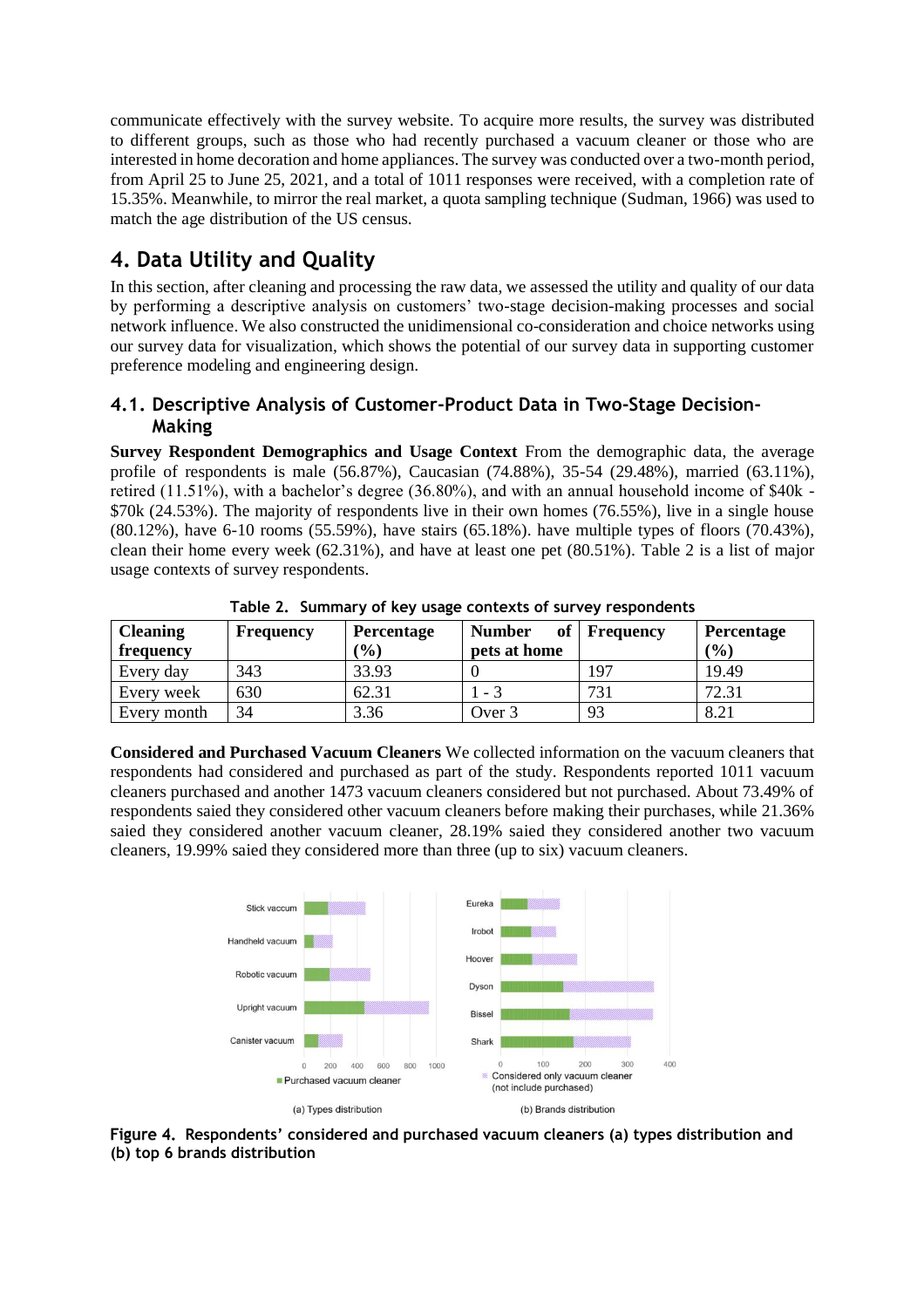The majority of vacuum cleaners that respondents have purchased (the solid green bar) and considered (the dashed purple bar) are shown in [Figure 4](#page-5-1) (a). The total length of each bar indicates the popularity of each type of vacuum cleaner in customers' consideration, while the green bar reveals the popularity in customers' final choices. It's worth noting that upright vacuum cleaners are the most popular at both stages of consideration-then choice. [Figure 4](#page-5-1) (b) records the most popular brands that have been considered and purchased by respondents. It is noted that Dyson and Bissel are the most popular among respondents in the consideration, but Shark gains more popularity in the choice stage.

**The rank of Importance for Product Attributes in Two-Stage Decision-Making** We have collected respondents' stated preferences regarding the most important features of vacuum cleaners in their decision-making process. Respondents were asked to pick and rank 3 - 5 of a vacuum cleaner's most important technical features in their consideration stage and choice stage. The importance of the attributes can be obtained by calculating the **weighted sum of customer rankings**, as shown in the following equations:

$$
A = \sum (w_i \times c_i), \text{for } i = 1, 2, 3, 4, 5 \tag{1}
$$

where  $\vec{A}$  is the weighted sum,  $\vec{w}$  is the ranking weight,  $\vec{c}$  is the count of the rank, and  $\vec{i}$  is the rank. We assign the ranking weight as 5,4,3,2,1 when the feature is rated as 1st, 2nd, 3rd, 4th, and 5th important. [Figure 5](#page-6-0) shows the important ranking of vacuum cleaner attributes based on the weighted sum of importance.



<span id="page-6-0"></span>**The rank of technical attributes based on the weighted sum of customers' importance rankings in their consideration stage and purchase stage.**

We can see the overall trends are consistent in consideration and choice stages, indicating price, suction power, the brand are the more important features in their decision-making process. Besides, there are some discrepancies between the two stages. For example, in the consideration stage, features such as product types, cord/cordless, bag or bagless, and floor surface recommendation are more important, while in the second stage, detailed and technical features such as price, suction power, and customer ratings are more important.

#### **4.2. Social Network Influence Analysis**

In our survey, we asked respondents to name the people (up to 5 people) with whom they most frequently discuss important matters, as well as whether they had discussed their vacuum cleaner purchases with those people or anybody else (up to 5 people). In such a way, we investigate the respondents' general social network and vacuum cleaner-specific social network.

**General Social Network (GSN).** The respondents' general social network consists of people with whom they discuss important things in their daily lives. According to the results, respondents named 2.15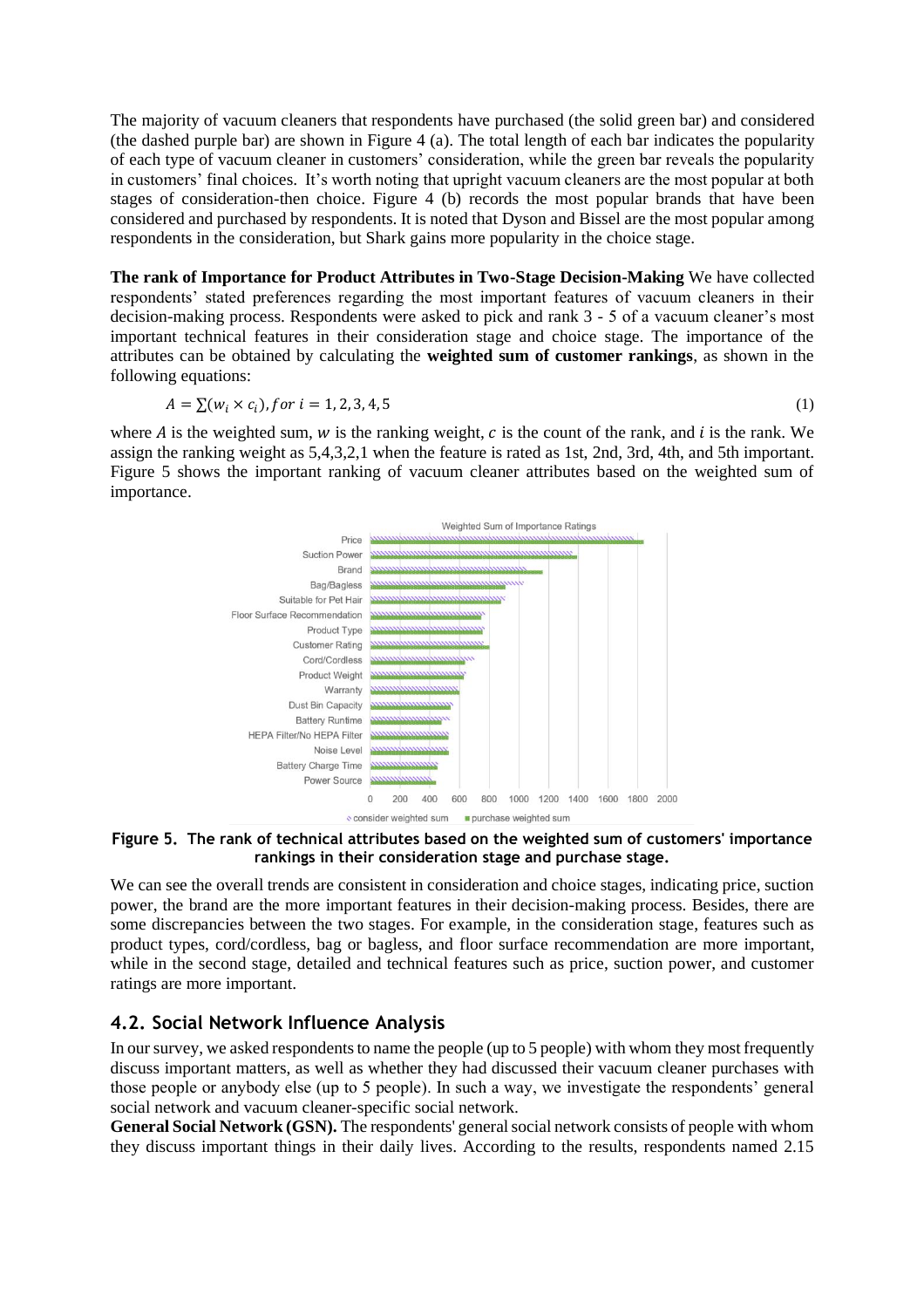people on average, and the frequencies of naming a certain number of people are presented in Table 3 (the number of people in GSN). Among the people in their GSN, the most frequent relationships are with spouses (24.72%), friends (23.94%), and parents (12.18%). We also looked at the vacuum cleaners owned by the people in the respondents' GSN. It turns out that individuals with the same make and model as the respondents account for 31.99% of the total. 13.14% have the same make but different models, and 7.53% have the same type but different makes and models. The data is a preliminary indicator that GSN has an impact on repsondents' vacuum cleaner purchase.

**Vacuum Cleaner-Specific Social Network (VCSN).** We further investigate the individuals with whom the respondents have discussed vacuum cleaner purchases. While the respondents talked about their vacuum cleaner purchases with an average of 1.77 people in their GSN, they also stated they had discussed their purchases with an extra 0.42 people on average (the frequencies of the number of people in VCSN are shown in Table 3, GSN&VCSN, and VCSN only). Among the additional persons outside of a respondent's GSN, 19.85% are their friends, 17.49% are their acquaintances, 9.22% are their spouses, 7.57% are their neighbors, and 2.73% are salespersons. According to the survey, people in respondents' vacuum cleaner-specific social network (VCSN) plays a vital role in their consideration and choice stages. For example, in their consideration stage, 42.55% of respondents say their VCSNs are very important (the highest among the five Likert scales). In their choice stage, 43.65% of respondents think their VCSNs are very important.

| $#$ of people in |           |        |        |        |       |        |
|------------------|-----------|--------|--------|--------|-------|--------|
| GSN              | $0.00\%$  | 48.66% | 19.68% | 13.45% | 4.15% | 14.04% |
| GSN&VCSN         | 8.<br>11% | 48.76% | 20.08% | 1.67%  | 3.76% | 7.62%  |
| <b>VCSN</b> only | 73.69%    | 19.49% | 3.07%  | .09%   | 0.40% | 2.27%  |

**Table 3. The frequency of different numbers of the people in respondents' GSN and VCSN**

The data collected in this survey also includes the demographic information of the people in GSN and VCSN, the frequency of contact (which determines the strength of their relationship), and their personal viewpoints. All of the data we collect will be useful in understanding how social network influence affects customers' vacuum cleaner consideration and purchase decisions in the future work.

#### **4.3. Co-consideration Network and Choice Network construction**

One important usage of the customer survey data is to build the customer-product networks based the two-stage (consideration-then-choice) customers' decision-making process. As an illustration, we construct two simplified unidimensional networks, which only consists of the product nodes, to demonstrate the co-consideration and choice relationships among products. The undirected *coconsideration network* i[n Figure 6](#page-8-0) (a) presents vacuum cleaner models as nodes, and the frequencies of two vacuum cleaners being co-cosndiered by customers as link. The directed *choice network* in [Figure](#page-8-0)  [6](#page-8-0) (b) presents the same set of nodes, while the directed links denotes when two products are coconsidered, which product between the two is more likely to be bought by customers.

In the *co-consideration network*, there are 672 unique vacuum cleaner models, while 63 products are isolated (which are not co-considered with others). The model "Dyson Upright Vacuum Cleaner, Ball Multi Floor 2, Yellow" is the most popular vacuum cleaner. It was co-considered with other vacuum cleaners by 46 times. The nodes' average weighted degree is 6.45, which indicates that the vacuum cleaner models in our network are co-considered by 6.45 customers on average. In the *choice network*, there are 72 isolated items among the 672 vacuum cleaner models. The average weighted in-degree of the nodes is 1.79, implying that a vacuum cleaner is initially co-considered with other products before being picked by 1.79 consumers on average. The most popular purchased vacuum cleaner model is the same as the most considered vacuum cleaner model - "Dyson Upright Vacuum Cleaner, Ball Multi Floor 2, Yellow" (selected by 37 times). The product competition relationship can be represented by both the co-consideration network and the choice network, indicating customers' aggregated preferences. Once these networks are constructed, more statistical analysis can follow to analyze and predict customer preferences (Cui et al., 2020; Sha et al., 2017; Wang et al., 2015).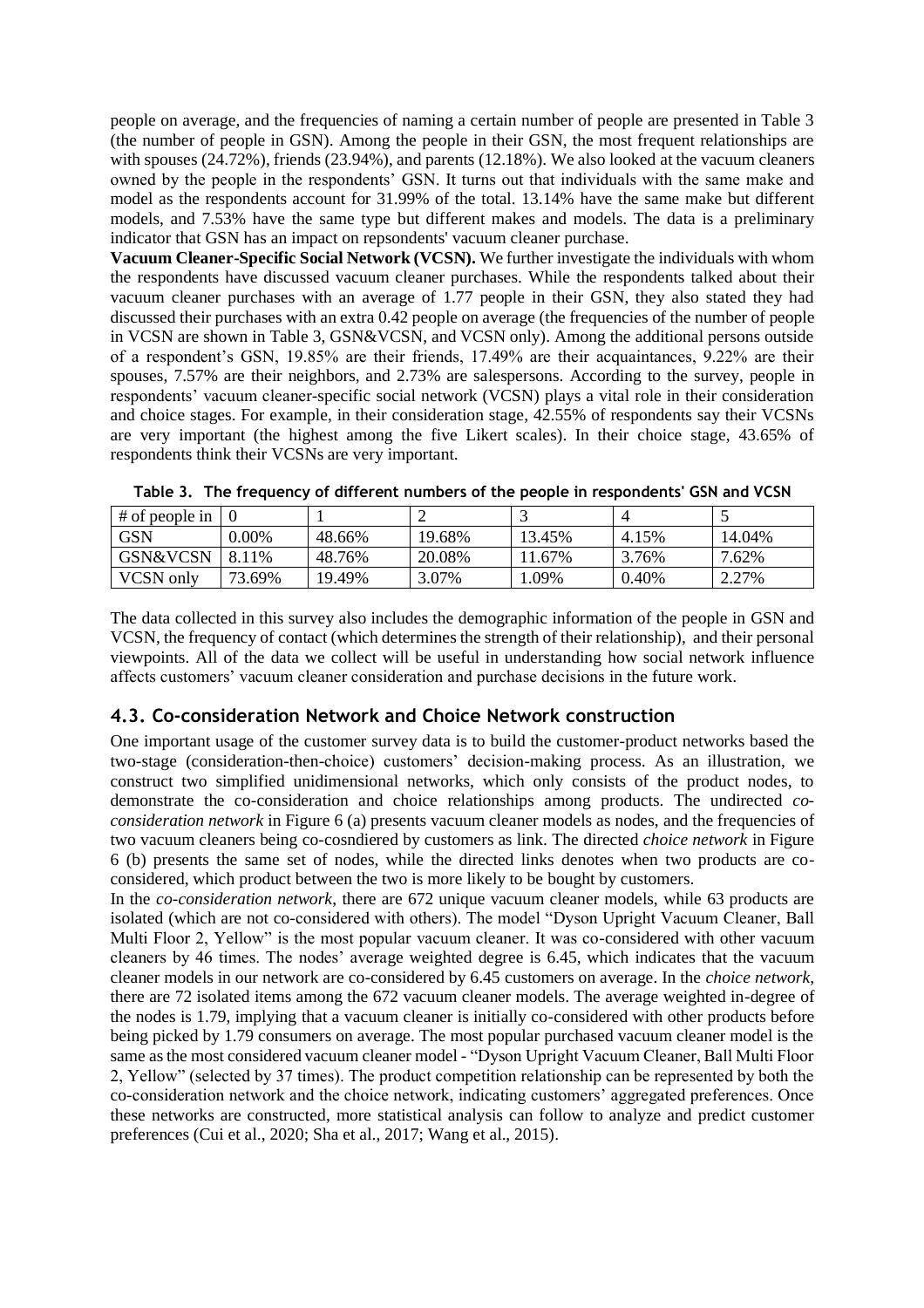

**(a) Unidimensional co-consideration network and (b) choice network**

# <span id="page-8-0"></span>**5. Conclusion**

In this study, we presented a systematic approach that combines information retrieval and survey design in support of data collection for customer preference modeling. This approach supports a systematic design of customer surveys that collect customers' social network and preference data in both consideration and final choice stages. Therefore, the resulting datasets can support the study of a wide range of customer preference models, such as the social influence modeling and consideration-thenchoice analysis, which can help product designers understand the feature importance and make crtical design decisions. Another merit of this study is the integration of state-of-the-art information retrieval techniques and survey design guidelines, including web scraping, text mining, SQL data management, and data quality assurance (e.g., purchase memory test). We have demonstrated how the approach works and how the techniques and guidelines are integrated using a case study on household vacuum cleaners. Our approach can be generally applied in collecting data of engineered products that are physical and discrete. We also conducted preliminary data analyses to assess the utility and quality of the obtained data. These data will be made available to the public for broader impact. One limitation of this work lies in the design of the survey questions related to the customers' social influence. The current questions do not adequately ask customers' opinions on how the people in their social network would influence their decision-making. In the future, we will refine those survey questions. In addition, we plan to further demonstrate the utility of the data in customer preference modeling by performing network-based choice analysis and prediction.

## **Acknowledgment**

The authors acknowledge Lada Nuzhna, Fiona, Olga Lew-Kiedrowska, Laith Kassisieh, Neelam Modi for their assistance in data management on Cint and/or the inputs during research meetings. We also greatly acknowledge the funding support from NSF CMMI #2005661 and #2203080.

#### **References**

- Anon, J. (2013), "Announcement: Reducing our irreproducibility", *Nature*, Vol. 496 No. April, p. 398. Aral, S. and Walker, D. (2010), "Creating Social Contagion Through Viral Product Design: A
- Randomized Trial of Peer Influence in Networks", *SSRN Electronic Journal*, No. October 2021, available at:https://doi.org/10.2139/ssrn.1564856. DOI:10.2139/ssrn.1564856.
- Argo, J.J. (2020), "A contemporary review of three types of social influence in consumer psychology", *Consumer Psychology Review*, Vol. 3 No. 1, pp. 126–140. DOI:10.1002/arcp.1059.
- Bao, Q., Sinitskaya, E., Gomez, K.J., MacDonald, E.F. and Yang, M.C. (2020), "A human-centered design approach to evaluating factors in residential solar PV adoption: A survey of homeowners in California and Massachusetts", *Renewable Energy*, Elsevier Ltd, Vol. 151, pp. 503–513. DOI:10.1016/j.renene.2019.11.047.
- Barnard, A.S., Louviere, J.J., Wei, E. and Zadorin, L. (2016), "Using hypothetical product configurators to measure consumer preferences for nanoparticle size and concentration in